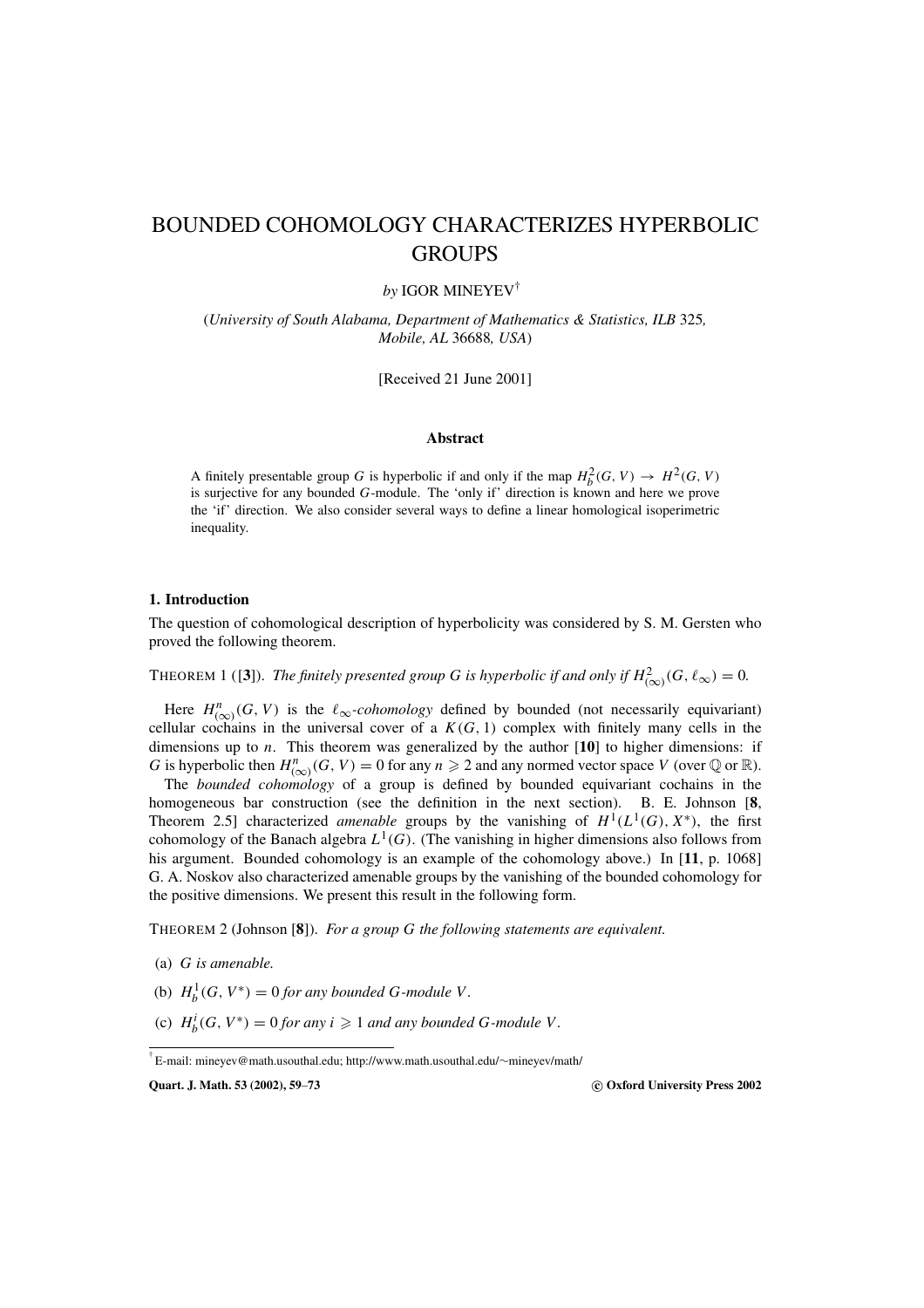The expression 'bounded *G*-module *V*' here is what we call a 'bounded Banach R*G*-module', and *V*<sup>∗</sup> is the space conjugate to *V*.

The main result of this paper is in a sense an analogue of the above two theorems: we characterize hyperbolic groups by bounded cohomology. It was shown in [**9**] that if *G* is a hyperbolic group then the map  $H_b^i(G, V) \to H^i(G, V)$ , induced by inclusion, is surjective for any bounded QG-module *V* and any  $i \geq 2$  (see the definitions in the next section). In the present paper we show the converse. When *G* is finitely presentable, the surjectivity of the above maps only in dimension 2 implies hyperbolicity. Namely, we prove the following.

THEOREM 3 *For a finitely presentable group G, the following statements are equivalent.*

- (a) *G is hyperbolic.*
- (b) *The map*  $H_b^2(G, V) \to H^2(G, V)$  *is surjective for any bounded G-module V*.
- (c) The map  $H_b^i(G, V) \to H^i(G, V)$  is surjective for any  $i \geqslant 2$  and any bounded G-module V.

Here by a 'bounded G-module' we mean any one of the ten concepts  $\mathcal{M}_1(G)$  to  $\mathcal{M}_{10}(G)$  described in section 5, see Theorem 9 for a more precise statement.

It is quite interesting that the same property can be characterized by the  $\ell_{\infty}$ -cohomology and the bounded cohomology, two theories which do not seem to have much in common. Also, the characterizations of hyperbolic and amenable groups seem strikingly similar. This similarity may be worth further investigation.

There are two crucial points in our proof. First, for finitely presentable groups hyperbolicity is equivalent to the existence of a linear isoperimetric inequality *for real* 1*-cycles*. This equivalence was proved by Gersten. (It follows, for example, from [**3**, Proposition 3.6, Theorem 5.1, and Theorem 5.7] (stated above).) This isoperimetric inequality for real cycles is a homological version of the usual combinatorial isoperimetric inequality *for loops*. We give a direct proof of the fact that the linear isoperimetric inequality for filling (usual) real 1-cycles with *summable* 2-chains implies hyperbolicity. Secondly, one needs to pick appropriate coefficients *V*. We take *V* to be the space of all boundaries of summable 2-chains in a cell complex with a nice *G*-action. Similar coefficients (but  $\mathbb{Z}$ -modules rather than R-modules or C-modules), and the universal cocycle associated with them were used by S. M. Gersten [**7**, Chapter 12] to introduce Z*-metabolic* (or simply *metabolic*) groups.

## **2. Preliminaries**

Let  $\mathbb F$  stand for one of the fields  $\mathbb Q$ ,  $\mathbb R$  or  $\mathbb C$ , and let  $\mathbb A$  stand for one of the rings  $\mathbb Z$ ,  $\mathbb Q$ ,  $\mathbb R$  or  $\mathbb C$ .

#### 2.1. *Abelian group norms*

A *normed abelian group* A is an abelian group with an *abelian group norm*  $|\cdot|: A \to \mathbb{R}_+$  satisfying

- $|a| = 0$  if and only if  $a = 0$ , and
- $|a + a'| \leq |a| + |a'|$

for all  $a, a' \in A$ .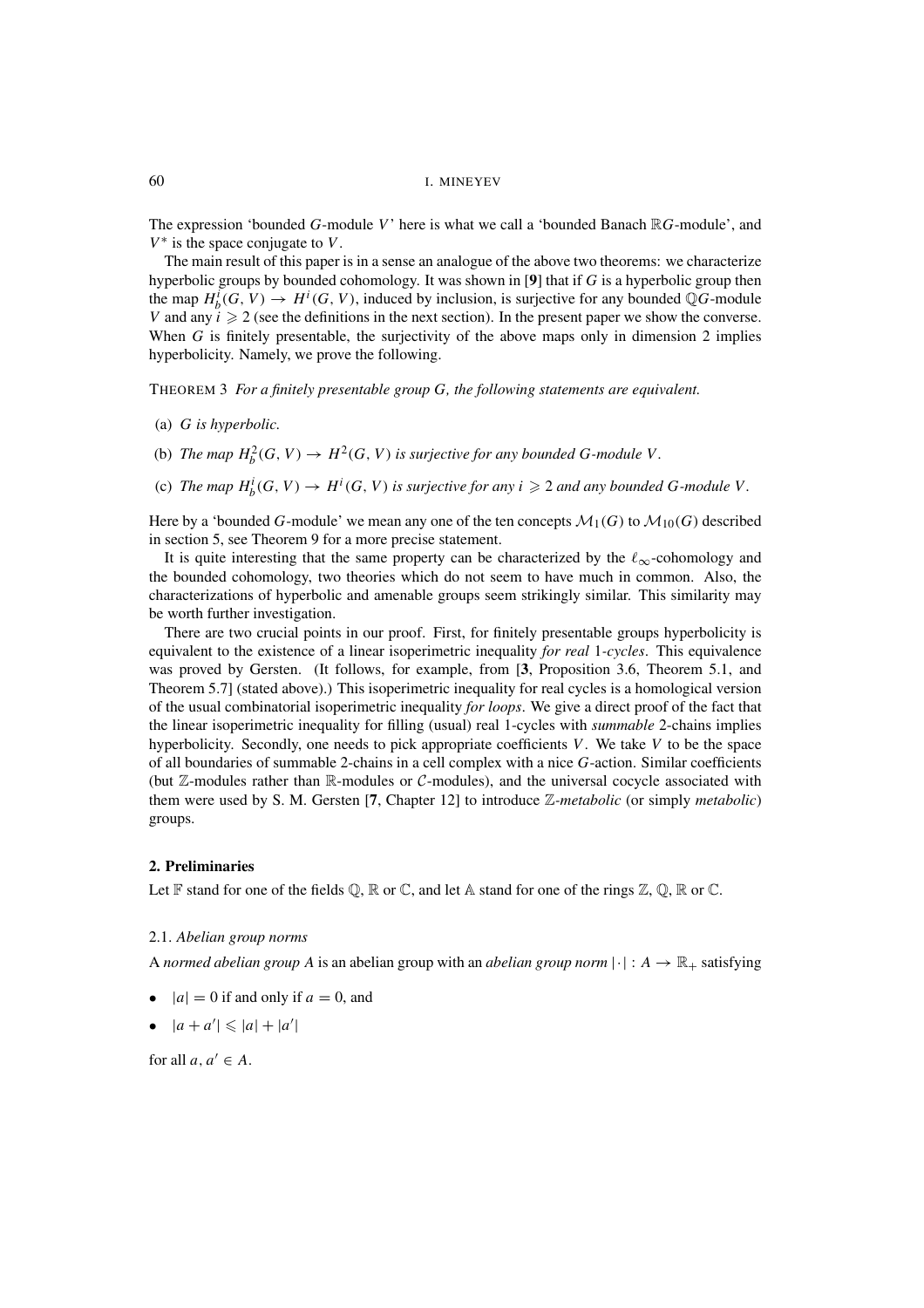# 2.2. *Norms*

A *normed vector space* W over  $\mathbb F$  is a vector space with a *norm*  $|\cdot|: W \to \mathbb R_+$  satisfying

- $|w| = 0$  if and only if  $w = 0$ ,
- $|w+w'| \leqslant |w| + |w'|$ , and
- $|\alpha w| = |\alpha| \cdot |w|$

for all  $w, w' \in W$  and  $\alpha \in \mathbb{F}$ .

Of course, each norm on *W* is an abelian group norm, but not conversely.

# 2.3.  $\ell_1$ *-norm*

Let a free A-module *M* have a preferred basis  $\{m_i, i \in I\}$ . The  $\ell_1$ -norm  $|\cdot|_1$  on *M* (with respect to this basis) is given by

$$
\left|\sum_{i\in I}\alpha_i m_i\right|_1 := \sum_{i\in I} |\alpha_i|.
$$

The  $\ell_1$ -norm is an abelian group norm. Moreover, if *M* happens to be a vector space over  $\mathbb{F}$ , then it is a norm.

# 2.4. *∞-norm*

Suppose that  $(W, \vert \cdot \vert_1)$  and  $(W', \vert \cdot \vert)$  are normed vector spaces, where *W* is equipped with the  $\ell_1$ -norm  $|\cdot|_1$  with respect to some preferred basis  $\{w_i, i \in I\}$ . For a linear map  $\varphi : W \to W'$ , the  $\ell_{\infty}$ *-norm* of  $\varphi$ ,  $|\varphi|_{\infty}$ , is the operator norm of  $\varphi$ , that is,  $|\varphi|_{\infty}$  is the smallest number *K* (possibly infinity) such that  $|\varphi(w)| \leq K|w|_1$  for each  $w \in W$ . One checks that

$$
|\varphi|_{\infty} = \sup_{i \in I} |\varphi(w_i)|.
$$

#### 2.5. *Cell complexes*

By a *cell complex* we mean a combinatorial cell complex, that is, the one in which the boundary of each cell  $\sigma$  is cellulated and the gluing map of  $\sigma$  restricts to homeomorphisms on the open cells of this cellulation. In particular, each 2-cell can be viewed as a polygon.

We always put the path metric, which is induced by assigning length 1 to each edge, on the 1 skeleta of cell complexes. A cellular ball of radius *r* centred at a vertex *x* is the union of all closed cells whose vertices lie *r*-close to *x*.

If *X* is a cell complex and  $C_i(X, A)$  is the space of cellular *i*-chains, we always give  $C_i(X, A)$ the  $\ell_1$ -norm with respect to the standard basis consisting of *i*-cells.

## 2.6. *Filling norm for compactly supported chains*

Gersten introduced this useful concept (sometimes also called 'standard norm').

If *G* is a finitely presentable group, then there exists a contractible cell complex *X* with a free cellular *G*-action such that the induced action on the 2-skeleton of *X* is cocompact. In particular, the boundary homomorphism  $\partial_2$  :  $C_2(X, \mathbb{A}) \to C_1(X, \mathbb{A})$  is bounded (with respect to the  $\ell_1$ -norms in the domain and the target).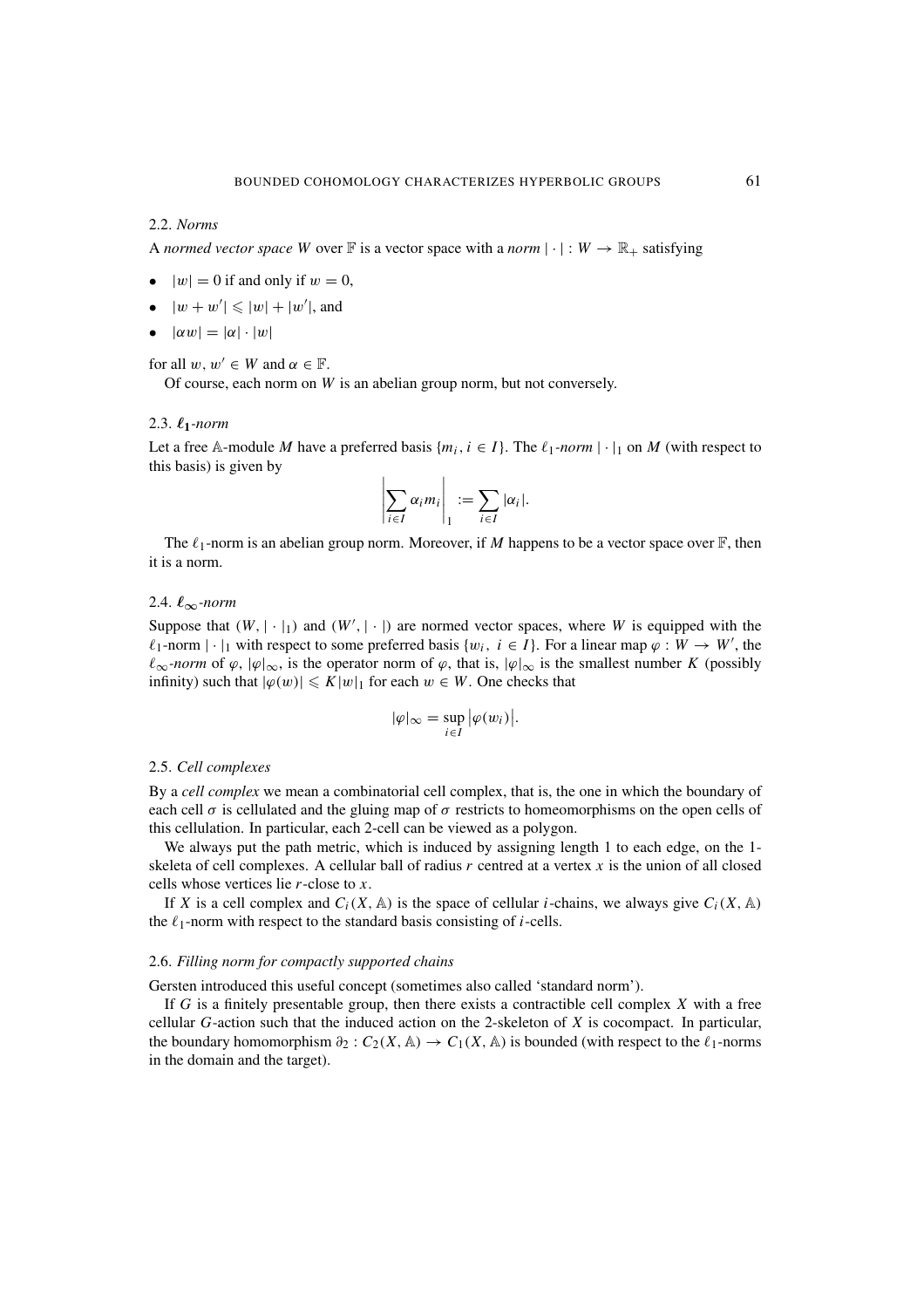The *filling norm*  $|\cdot|_{fc, A}$  on the space  $B_1(X, A)$  of 1-boundaries is given by

$$
|b|_{fc,\mathbb{A}} := \inf \{ |a|_1 | a \in C_2(X,\mathbb{A}) \text{ and } \partial a = b \}.
$$

In other words,  $|\cdot|_{fc, A}$  is the abelian group norm induced by the map  $\partial_2 : C_2(X, A) \to C_1(X, A)$ on its image. One checks that  $|\cdot|_{fc,\mathbb{Z}}$  is an abelian group norm, and  $|\cdot|_{fc,\mathbb{Q}}$  and  $|\cdot|_{fc,\mathbb{R}}$  are norms. (The condition  $|w| = 0$  if and only if  $w = 0$  holds because  $|\cdot|_{fc}$  dominates the  $\ell_1$ -norm on  $B_1(X, A)$ .)

# 2.7.  $\ell_1$ -completion

For *X* as above and  $i = 1, 2$ , let  $C_i^{(1)}(X, \mathbb{F})$  be the set of all (absolutely) summable *i*-chains in *X*. Since the *G*-action on the 2-skeleton of *X* is cocompact, the boundary homomorphism  $\hat{\theta}_i$ :  $C_i^{(1)}(X,\mathbb{F}) \to C_{i-1}^{(1)}(X,\mathbb{F})$ ,  $i = 1, 2$ , is well defined and bounded with respect to the  $\ell_1$ -norm in the domain and in the target. Also,  $\hat{\partial}_i$  commutes with the *G*-action.

 $W$ rite  $B_i^{(1)}(X, \mathbb{F}) := \text{Im } \hat{\partial}_{i+1}, Z_i^{(1)}(X, \mathbb{F}) := \text{Ker } \hat{\partial}_i.$ 

# 2.8. *Filling norm for summable chains*

Now we consider 'the complete version' of the filling norm. The norm  $|\cdot|_{f \perp \mathbb{F}}$  on the space  $B_1^{(1)}(X,\mathbb{F})$  is given by

$$
|b|_{f1,\mathbb{F}} := \inf \{|a|_1 | a \in C_2^{(1)}(X, \mathbb{F}) \text{ and } \partial a = b\}.
$$

Again, since  $\hat{\partial}_2: C_2^{(1)}(X,\mathbb{F}) \to C_1^{(1)}(X,\mathbb{F})$  is bounded,  $|\cdot|_{f_1,\mathbb{F}}$  dominates  $|\cdot|_1$  on  $B_1^{(1)}(X,\mathbb{F})$  and therefore  $|\cdot|_{f_1,\mathbb{F}}$  is indeed a norm.

# 2.9. *Bounded cohomology*

An F*G*-module is called *bounded* if it is normed as a vector space over F and *G* acts on it by linear operators of uniformly bounded norms. For a bounded F*G*-module *V*, the *bounded cohomology* of  $\tilde{G}$  with coefficients in  $V$ ,  $H_b^*(G, V)$ , is the homology of the cochain complex

$$
0 \longrightarrow C_b^0(G, V) \stackrel{\delta_0}{\longrightarrow} C_b^1(G, V) \stackrel{\delta_1}{\longrightarrow} C_b^2(G, V) \stackrel{\delta_2}{\longrightarrow} \dots,
$$

where

$$
C_b^i(G, V) := \{ \alpha : G^{i+1} \to V \mid \alpha \text{ is a bounded } G\text{-map} \}
$$
 (1)

and the coboundary map  $\delta_i$  is defined by

$$
\delta_i \alpha([x_0, \ldots, x_{i+1}]) := \sum_{k=0}^{i+1} (-1)^k \alpha([x_0, \ldots, \widehat{x_k}, \ldots, x_{i+1}]). \tag{2}
$$

Here *Gi*+<sup>1</sup> is considered with the diagonal *G*-action by left multiplication, and by *bounded G-map* we mean a *G*-map whose image is bounded with respect to the norm on *V*.

Equivalently,  $C_b^i(G, V) \subseteq \text{Hom}_{\mathbb{F}G}(C_i(G, \mathbb{F}), V)$  is the subspace of all  $\mathbb{F}G$ -morphisms  $C_i(G, \mathbb{F}) \to V$  which are bounded as linear maps, where  $C_i(G, \mathbb{F})$  is the space of all chains (that is, finite support functions)  $G^{i+1} \to \mathbb{F}$  given the  $\ell_1$ -norm with respect to the standard basis  $G^{i+1}$ . The coboundary homomorphism  $\delta$  in  $C_b^i(G, V)$  is the dual of the boundary morphism  $\partial$  in  $C_i(G, \mathbb{F})$ . The spaces  $C_b^i(G, V)$  are naturally given the  $\ell_{\infty}$ -norm dual to the  $\ell_1$ -norm on  $C_i(G, \mathbb{F})$ .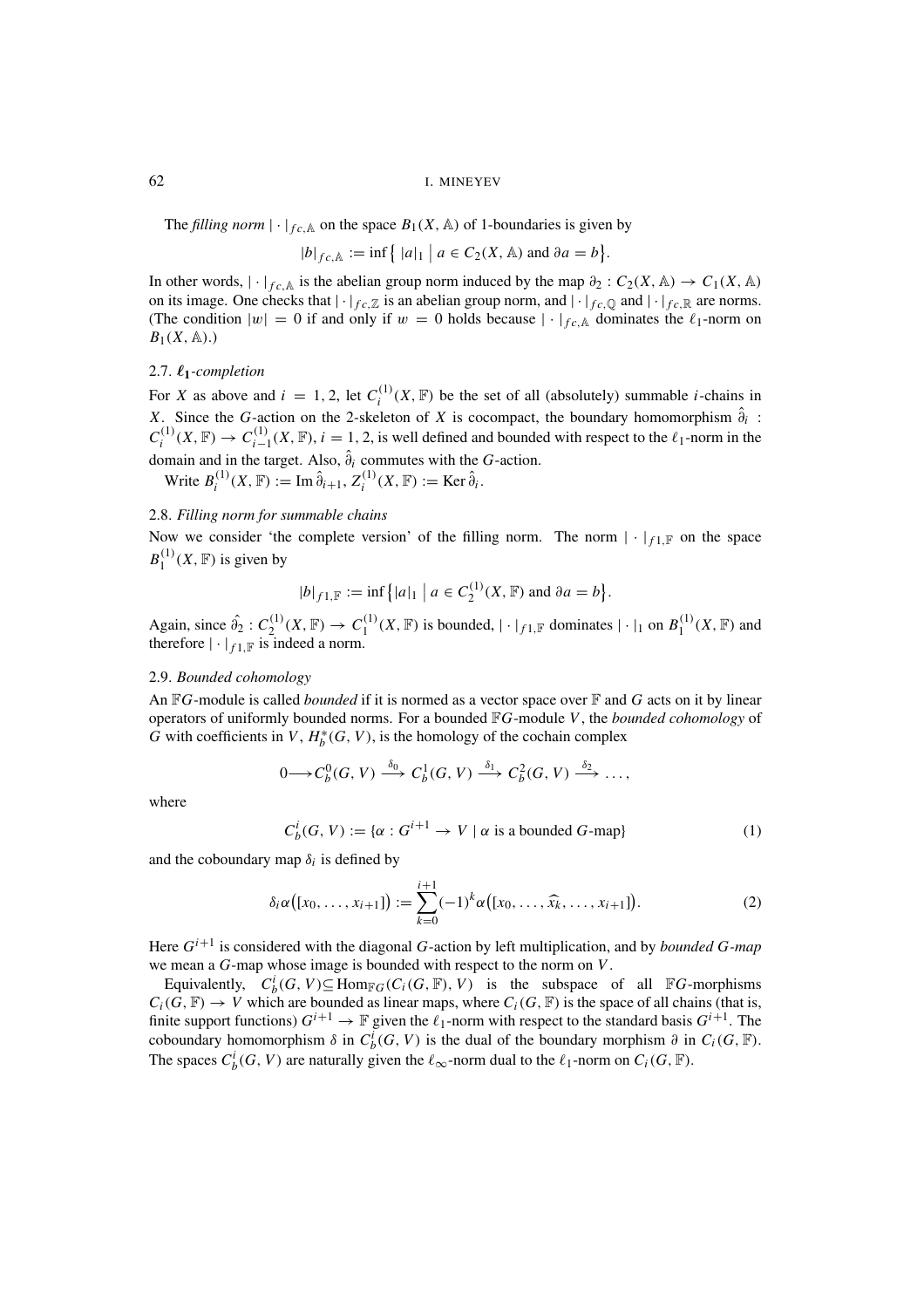## **3. Summable 1-chains**

In this section we prove that certain summable 1-chains on a graph can be approximated in a good way by good compactly supported chains. These results (though not in full generality) will be needed in section 4 for isoperimetric inequalities. Essentially, we generalize the following theorem.

THEOREM 4 (Allcock–Gersten [1]). *If*  $\Gamma$  *is a graph and*  $f$  *is a summable real-valued* 1-cycle on  $\Gamma$ , *then there is a countable coherent family C of simple circuits in*  $\Gamma$  *and a function*  $g : C \to [0, \infty)$ *such that*  $f = \sum_{C} g(c)c$ .

'Coherent' here means that, for any such  $f$ ,  $|f|_1 = \sum_C g(c)|c|_1$ .

Let  $\Gamma$  be a graph. As a part of the structure, we assign an orientation to each edge of  $\Gamma$ . Therefore 'a 1-chain on  $\Gamma$ ' is the same thing as 'a function on the edges of  $\Gamma$ '. The orientation on  $\Gamma$  determines *the initial vertex ie and the terminal vertex τe* for each edge *e*. A *directed path p* in Γ is a sequence of edges  $(e_1, \ldots, e_n)$  with  $\tau e_i = ie_{i+1}$ . The initial vertex  $\iota p$  of the path  $p$  is  $\iota e_1$  and the terminal vertex  $\tau p$  of  $p$  is  $\tau e_n$ . A directed path  $(e_1, \ldots, e_n)$  is *simple* if the vertices  $i e_1, \ldots, i e_n$  are all distinct. If *T* is a set of vertices in  $\Gamma$ , we say that *p* is a *T*-*path* if it is a directed path in  $\Gamma$  such that *ιp*,  $\tau p \in T$  or  $\iota p = \tau p$  (in other words, the homological boundary of *p* is supported in *T*).

Let f be a(n absolutely) summable 1-chain in  $\Gamma$ . For a vertex v in  $\Gamma$ , define

$$
\mathrm{Div}_v(f) := \sum_{\ell e = v} f(e) - \sum_{\tau e = v} f(e),
$$

where  $e$  stands for edges in  $\Gamma$  (with the fixed orientation).

By  $\Gamma(f)$  we denote the same graph  $\Gamma$  but with an orientation on the edges chosen so that  $f(e) \ge 0$ for each edge *e*. Let  $\Gamma_+(f)$  be the minimal subgraph of  $\Gamma(f)$  containing all the edges *e* with  $f(e) \neq 0$  (that is,  $f(e) > 0$ ).

LEMMA 5 Let  $\Gamma$  be a graph and T be a set of vertices in  $\Gamma$ . If h is a summable real 1-chain such *that* supp $(\partial h) \subset T$  *and*  $\Gamma_+(h)$  *contains no non-trivial simple*  $T$ -paths, then  $h = 0$ .

*Proof.* (cf. [1, Lemma 3.2]). Suppose to the contrary that  $h \neq 0$ , that is, there is an edge *e'* in  $\Gamma_+(h)$ (hence  $h(e') > 0$ ). Let  $\Gamma'$  be the (non-empty) union of all directed paths  $(e_1, \ldots, e_n)$  in  $\Gamma_+(h)$ with  $e_1 = e'$ . Then  $e'$  is the only edge in  $\Gamma'$  incident on  $ie'$  (otherwise there would be a non-trivial directed edge cycle in  $\Gamma' \subseteq \Gamma_+(h)$ ).

*Case 1.* We assume for the moment that  $\Gamma'$  does not contain vertices from *T*, except possibly for  $ue'$ . Let *h'* be the summable chain in  $\Gamma$  which coincides with *h* on  $\Gamma'$  and takes the value 0 outside. If *v* is any vertex in  $\Gamma'$  different from *ie'*, then  $v \notin T \supseteq \text{supp}(\partial f)$  and also, by definition,  $\Gamma'$  contains *all* the edges *e* of  $\Gamma_+(h)$  with  $ie = v$ , so

$$
0 = \mathrm{Div}_v(h) \leqslant \mathrm{Div}_v(h').
$$

Obviously, for the vertex  $\iota e'$  the strong inequality holds:

$$
0 < h(e') = h'(e') = \text{Div}_{le'}(h'). \tag{3}
$$

Since *h'* is (absolutely) summable, rearranging the terms we get

$$
0 \leqslant \sum_{\substack{v \text{ vertex in } \Gamma}} \text{Div}_v(h') = \sum_{\substack{v \text{ vertex in } \Gamma}} \left( \sum_{\substack{le=v}} h'(e) - \sum_{\tau e = v} h'(e) \right)
$$
  
= 
$$
\sum_{e \text{ edge in } \Gamma} \left( h'(e) - h'(e) \right) = 0.
$$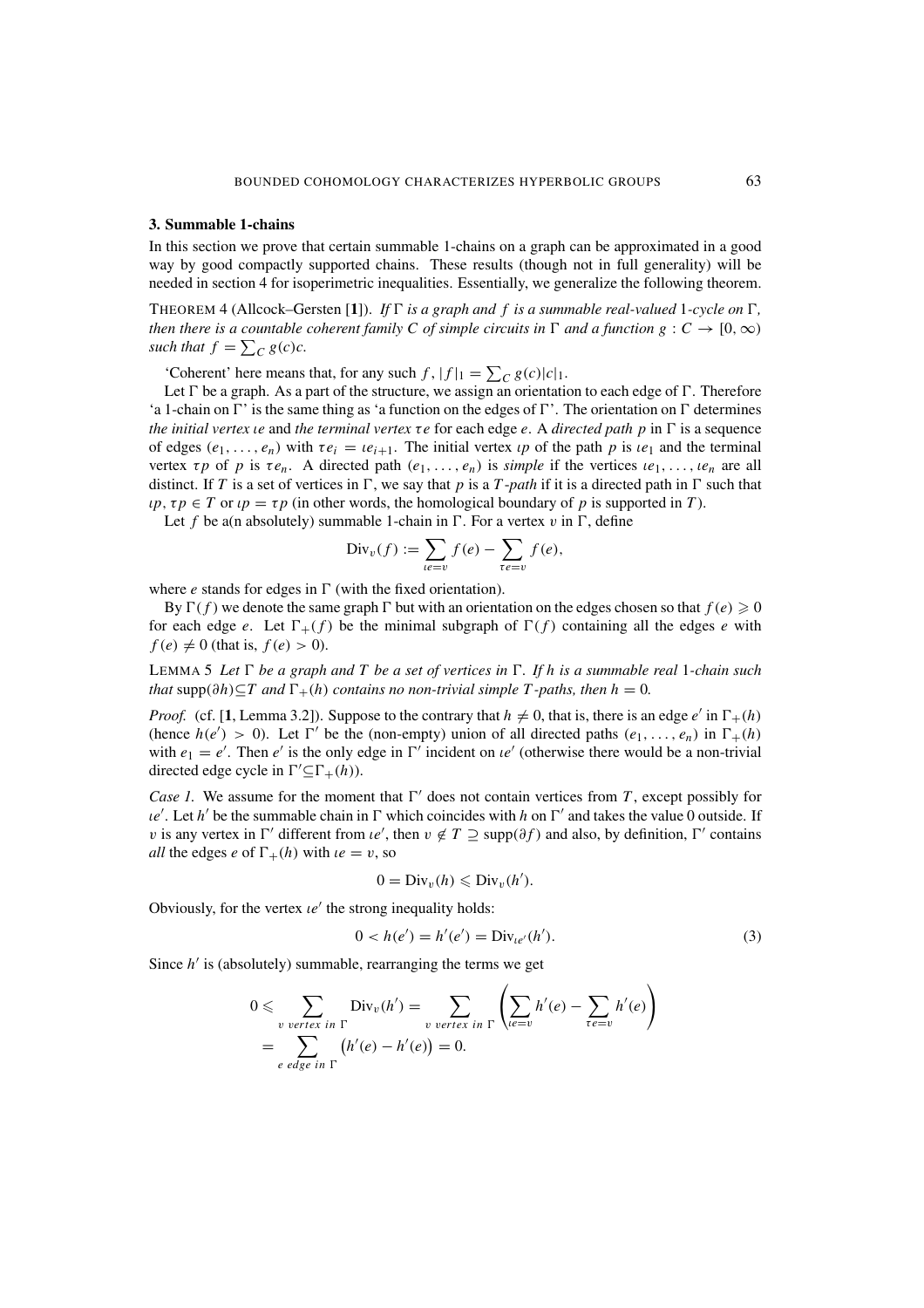Thus  $Div_v(h') = 0$  for *any* v, which contradicts (3).

*Case 2.* If  $\Gamma'$  contains s vertex v' from *T* and  $v' \neq \{e\}$ , then do the same construction in the other direction: let  $\Gamma''$  be the union of all the paths  $(e_1, \ldots, e_n)$  in  $\Gamma_+(h)$  with  $e_n = e'$ . Now  $\Gamma''$  does not contain a vertex from *T*, except possibly for  $\tau e'$ , because otherwise we could connect such a vertex to v' with a *T*-path in  $\Gamma_+(h)$ , which would contradict the assumptions of the lemma. So the same argument as in case 1 works for  $\Gamma''$ .

Each *T*-path *p* in  $\Gamma(f)$  gives rise to an integer 1-chain in  $\Gamma$  which we also denote by *p*. In the following theorem,  $A$  denotes  $\mathbb{Z}, \mathbb{Q}$ , or  $\mathbb{R}$ .

THEOREM 6 Let  $\Gamma$  be a graph, T a set of vertices in  $\Gamma$  and f a summable 1-chain on  $\Gamma$  with *coefficients in*  $\mathbb A$  *and*  $\text{supp}(\partial f) \subset T$ .

- (a) *There is a countable family*  $P = \{p_1, p_2, ...\}$  *of simple T-paths in*  $\Gamma_+(f)$  *and a sequence*  $\{\alpha_i\}$  *in*  $[0, \infty) \cap \mathbb{A}$  *such that*  $f = \sum_i \alpha_i p_i$  *and*  $|f|_1 = \sum_i \alpha_i |p_i|_1$ .
- (b) *If the above f happens to have finite support, then P can be chosen to be finite.*

This is a generalization of Theorem 4 and our proof of Theorem 6 follows the lines of [**1**, proof of Theorem 3.3] (cf. also [**4**, Lemma 3.6]), though we make the proof a bit more explicit without referring to the Zorn's lemma.

*Proof.* Since f is summable,  $\Gamma_{+}(f)$  has only countably many edges. Let  $P = \{p_1, p_2, ...\}$  be the (countable) set of all simple *T*-paths in  $\Gamma_+(f)$ . If the support of *f* is finite, then *P* is finite.

For two summable 1-chains  $f'$  and  $f''$  in  $\Gamma$  we will write  $f' \leq f''$  if  $f'(e) \leq f''(e)$  for each edge in  $\Gamma(f)$  (with the orientation defined in  $\Gamma(f)$ ).

Let  $\alpha_1$  be the (non-negative) real number which is maximal among those satisfying

$$
\alpha_1 p_1 \leq f.
$$

Note that  $\alpha_1 \in [0, \infty) \cap \mathbb{A}$  since  $\alpha_1$  coincides with the minimal value of f on the edges of  $p_1$ . Continue inductively: if  $\alpha_1, \ldots, \alpha_{i-1}$  are constructed, let  $\alpha_i$  be the maximal real number satisfying

$$
\alpha_1p_1+\cdots+\alpha_{i-1}p_{i-1}+\alpha_i p_i\leq f.
$$

Inductively we see that each  $\alpha_i$  is in [0,  $\infty$ )  $\cap$  A.

Write  $f_i := \alpha_1 p_1 + \cdots + \alpha_i p_i$ . Since all the chains are non-negative,

$$
|f_i|_1 = \alpha_1 |p_1|_1 + \cdots + \alpha_i |p_i|_1.
$$

The sequence  $f_i$  is monotone and bounded by the summable chain  $f$ , so the chain

$$
\bar{f} := \sum_i \alpha_i p_i
$$

is well defined and satisfies

$$
|\bar{f}|_1 := \sum_i \alpha_i |p_i|_1.
$$

Also,  $0 \le \bar{f} \le f$ , therefore  $0 \le f - \bar{f} \le f$ .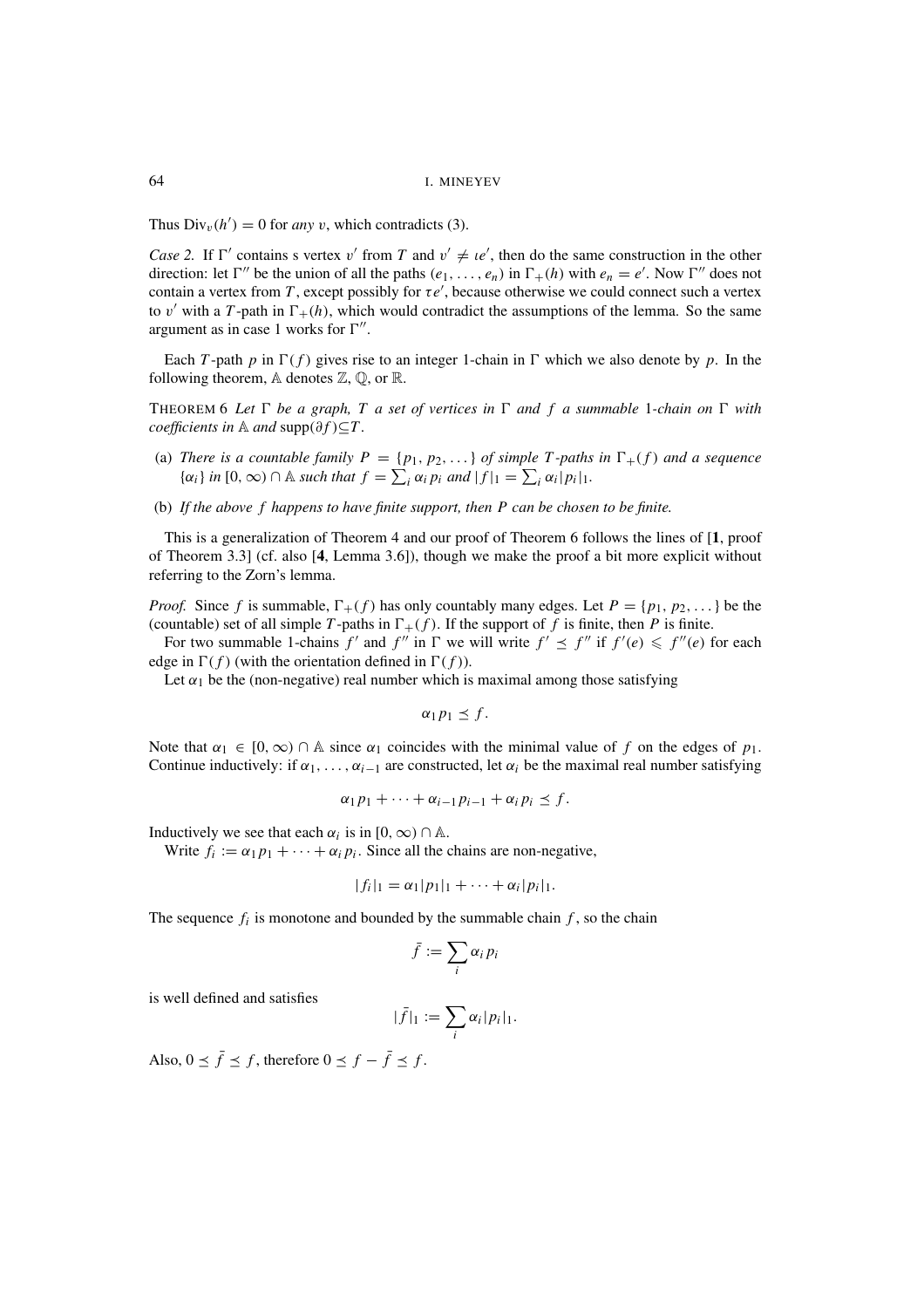We prove now that  $\Gamma_+(f - \bar{f})$  does not contain non-trivial simple *T*-paths. If it contained a non-trivial simple *T*-path *p*, then  $\alpha p \leq f - \overline{f} \leq f$  for some  $\alpha > 0$ . Therefore *p* would be a simple path in  $\Gamma_+(f)$  as well, that is,  $p = p_i$  for some *i*, and

$$
f_i + \alpha p_i \leq \bar{f} + \alpha p_i \leq f.
$$

This contradicts the maximality in the definition of  $\alpha_i$ .

Also supp $(\partial (f - \bar{f}))$ ⊆supp $(\partial f)$  ∪ supp $(\partial \bar{f})$ ⊆*T* so, by Lemma 5,  $f - \bar{f} = 0$ , that is,  $f = \bar{f} =$  $\sum_i \alpha_i p_i$  and  $|f|_1 = |\tilde{f}|_1 = \sum_i \alpha_i |p_i|_1$ . This finishes the proof of Theorem 6.

## **4. Linear isoperimetric inequalities**

One could mean many different things by 'a linear homological isoperimetric inequality'. In this section we attempt to present a comprehensive list of possible interpretations and show that they are all equivalent to hyperbolicity. Most of this was shown by Gersten in various papers [**1**, **3**, **5**, **7**]; we just collect the statements into one theorem and sketch the proofs.

THEOREM 7 *Let G be a finitely presentable group G and let X be a simply connected cellular* 2*-complex with a free cocompact G action. Then the following statements are equivalent.*

- (0) *G is hyperbolic.*
- (1) *There exists*  $K_1 \geq 0$  *such that, for any*  $b \in B_1(X, \mathbb{Z})$ *,*  $|b|_{fc, \mathbb{Z}} \leq K_1 |b|_1$ *.*
- (1') *There exists*  $K'_1$  ≥ 0 *such that for any*  $b \in B_1(X, \mathbb{Z})$  *there exists*  $a \in C_2(X, \mathbb{Z})$  *with*  $\partial a = b$ *and*  $|a|_1 \leqslant K'_1 |b|_1$ .
- (2) *There exists*  $K_2 \geq 0$  *such that, for any*  $b \in B_1(X, \mathbb{Z})$ *,*  $|b|_{fc, \mathbb{Q}} \leq K_2 |b|_1$ *.*
- (3) *There exists*  $K_3 \geq 0$  *such that, for any*  $b \in B_1(X, \mathbb{Q})$ *,*  $|b|_{fc, \mathbb{Q}} \leq K_3 |b|_1$ *.*
- (3') *There exists*  $K'_3 \geq 0$  *such that for any*  $b \in B_1(X, \mathbb{Q})$  *there exists*  $a \in C_2(X, \mathbb{Q})$  *with*  $\partial a = b$ *and*  $|a|_1 \leqslant K'_3 \, |b|_1$ .
- (4) *There exists*  $K_4 \geq 0$  *such that, for any*  $b \in B_1(X, \mathbb{R})$ *,*  $|b|_{fc, \mathbb{R}} \leq K_4 |b|_1$ *.*
- (4') *There exists*  $K_4 \geq 0$  *such that for any*  $b \in B_1(X, \mathbb{R})$  *there exists*  $a \in C_2(X, \mathbb{R})$  *with*  $\partial a = b$ *and*  $|a|_1 \leqslant K'_4 \overline{|b|_1}.$
- (5) *There exists*  $K_5 \geq 0$  *such that, for any*  $b \in B_1(X, \mathbb{R}) \subseteq B_1^{(1)}(X, \mathbb{R})$ ,  $|b|_{f1, \mathbb{R}} \leq K_5 |b|_1$ .
- (6) *There exists*  $K_6 \ge 0$  *such that, for any*  $b \in B_1^{(1)}(X, \mathbb{R})$ *,*  $|b|_{f1, \mathbb{R}} \le K_6 |b|_1$ *.*
- (6) *There exists*  $K_6 \geq 0$  such that, for any  $b \in B_1^{(1)}(X,\mathbb{R})$  there exists  $a \in C_2^{(1)}(X,\mathbb{R})$  with  $\hat{\partial}_2 a = b \text{ and } |a|_1 \leqslant K_6' |b|_1.$
- (7) *There exists*  $K_7 \ge 0$  *such that, for any*  $z \in Z_1^{(1)}(X, \mathbb{R})$ ,  $|z|_{f1, \mathbb{R}} \le K_7 |z|_1$ .
- (7) *There exists*  $K'_7 \ge 0$  *such that for any*  $z \in Z_1^{(1)}(X, \mathbb{R})$  *there exists*  $a \in C_2^{(1)}(X, \mathbb{R})$  *with*  $\partial a = z$ *and*  $|a|_1 \leqslant K'_7 \mid z|_1$ .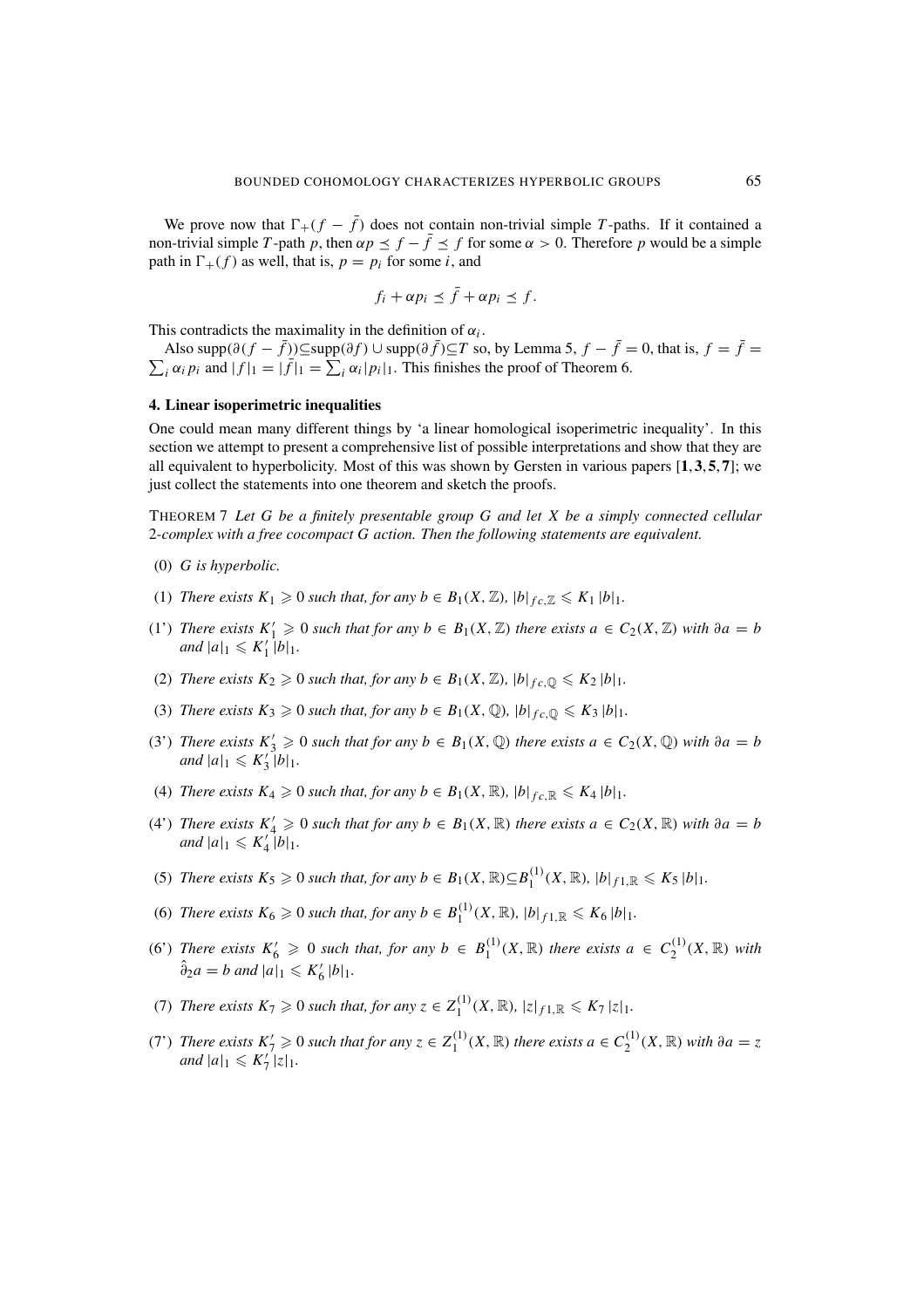#### 66 I. MINEYEV

- (8) *There exists*  $K_8 \geq 0$  *such that, for any*  $b \in B_1(X, \mathbb{C})$ *,*  $|b|_{fc, \mathbb{C}} \leq K_8 |b|_1$ *.*
- (8') *There exists*  $K'_8 \geq 0$  *such that for any*  $b \in B_1(X, \mathbb{C})$  *there exists*  $a \in C_2(X, \mathbb{C})$  *with*  $\partial a = b$ *and*  $|a|_1 \leqslant K'_8 \rvert b|_1$ .
- (9) *There exists*  $K_9 \geq 0$  *such that, for any*  $b \in B_1(X, \mathbb{C}) \subseteq B_1^{(1)}(X, \mathbb{C})$ ,  $|b|_{f1, \mathbb{C}} \leq K_9 |b|_1$ .
- (10) *There exists*  $K_{10} \ge 0$  *such that, for any*  $b \in B_1^{(1)}(X, \mathbb{C})$ ,  $|b|_{f,1,\mathbb{C}} \le K_{10} |b|_1$ .
- (10') *There exists*  $K'_{10} \geq 0$  such that for any  $b \in B_1^{(1)}(X, \mathbb{C})$  there exists  $a \in C_2^{(1)}(X, \mathbb{C})$  with  $\hat{\partial}_2 a = b \text{ and } |a|_1 \leqslant K'_{10} |b|_1.$
- (11) *There exists*  $K_{11} \geq 0$  *such that, for any*  $z \in Z_1^{(1)}(X, \mathbb{C})$ ,  $|z|_{f1,\mathbb{C}} \leq K_{11} |z|_1$ .
- (11') *There exists*  $K'_{11}$  ≥ 0 *such that for any*  $z \in Z_1^{(1)}(X, \mathbb{C})$  *there exists*  $a \in C_2^{(1)}(X, \mathbb{C})$  *with*  $\partial a = z$ *and*  $|a|_1 \leqslant K_{11}^{T} |z|_1$ .

*Remark.* Later in the paper only implications (5) $\Rightarrow$ (0) and (9) $\Rightarrow$ (0) will be used. The author's contribution here is implication  $(5) \Rightarrow (0)$  and the implications involving complex numbers. This article seems to be the first place where complex numbers are used for isoperimetric inequalities.

 $S$ ketch of proof. Equivalences  $(1) \Leftrightarrow (1')$ ,  $(3) \Leftrightarrow (3')$ ,  $(4) \Leftrightarrow (4')$ ,  $(6) \Leftrightarrow (6')$ ,  $(7) \Leftrightarrow (7')$   $(8) \Leftrightarrow (8')$ ,  $(10)$   $\Leftrightarrow$   $(10')$ ,  $(11)$   $\Leftrightarrow$   $(11')$  follow from the definition of the filling norm. (In each case, *K'* can be taken to be  $K + 1$ .)

(**0**)⇒(**1** ) Hyperbolic groups are defined as those having a linear isoperimetric inequality for filling edge-loops with combinatorial disks. Each  $b \in B_1(X, \mathbb{Z})$  is a sum of such loops (viewed as chains). Let *a* be the sum of fillings for these loops. (See [6], where the converse is proved.)

 $(1) \Rightarrow (2)$  is obvious because  $|\cdot|_{fc,\mathbb{Q}} \leq |\cdot|_{fc,\mathbb{Z}}$  on  $B_1(X,\mathbb{Z})$ . Similarly,  $(4) \Rightarrow (5)$ .

(**2**) ⇒(**3**) Let  $\Gamma := X^{(1)}$  and  $b \in B_1(X, \mathbb{Q})$ . Since *b* is a summable cocycle, being the boundary of a summable 2-chain, it follows b: that Theorem 4  $b = \sum_{C} g(c)c$  for some  $g : C \to [0, \infty)$ . The main point here is that the elements of *C* are *integer* 1-cycles in *X*. Also, since *g* is rational, *g* can be chosen to take rational values (see Theorem 6 for the proof). Fill each  $c \in C$  by an integer 2-chain  $a_c$  with a linear isoperimetric inequality; then  $\sum_C g(c)a_c$  is a rational filling of *b* with a linear isoperimetric inequality.

 $(3')\Rightarrow (4')$  and  $(5) \Rightarrow (7)$  are analogous to  $(2) \Rightarrow (3)$ . (See also, [1, Proposition 3.6] for the proof of  $(1) \Leftrightarrow (3) \Leftrightarrow (4)$ .)

 $(7')$   $\Rightarrow$   $(6')$ ,  $(6) \Rightarrow$   $(5)$  are obvious.

 $(4') \rightarrow (8')$  We need to pass from ℝ to ℂ. If  $b \in B_1(X, \mathbb{C})$ , then Re *b* and Im *b* lie in  $b \in B_1(X, \mathbb{R})$ , so, by (4'), there exist  $a, a' \in C_2(X, \mathbb{R})$  with  $\partial a = \text{Re } b, \partial a' = \text{Im } b, |a|_1 \leq K'_4 |\text{Re } b|_1, |a'|_1 \leq$  $K_4'$  |Im *b*|<sub>1</sub>. Then  $\partial(a + ia') = b$  and

$$
|a+a'|_1 \leqslant K'_4 |\text{Re } b|_1 + K'_4 |\text{Im } b|_1 \leqslant 2K'_4 |b|_1,
$$

so we set  $K'_8 := 2K'_4$ .

(**8**<sup> $\prime$ </sup>)  $\rightarrow$  (**4**<sup> $\prime$ </sup>) We pass from ℂ to ℝ. Each  $b \in B_1(X, \mathbb{R})$  can be viewed as an element of  $B_1(X, \mathbb{C})$ , therefore, by (8'), there exists  $a \in C_2(X, \mathbb{C})$  with with  $\partial a = b$  and  $|a|_1 \leqslant K'_8 |b|_1$ . Let  $\bar{a}$  be the complex conjugate of *a*. Since *b* is real,  $\partial(\text{Re } a) = \text{Re } b = b$  and  $|\text{Re } a|_1 \leq a_1 \leq K_8' |b|_1$ , so we set  $K_4' := K_8'$ .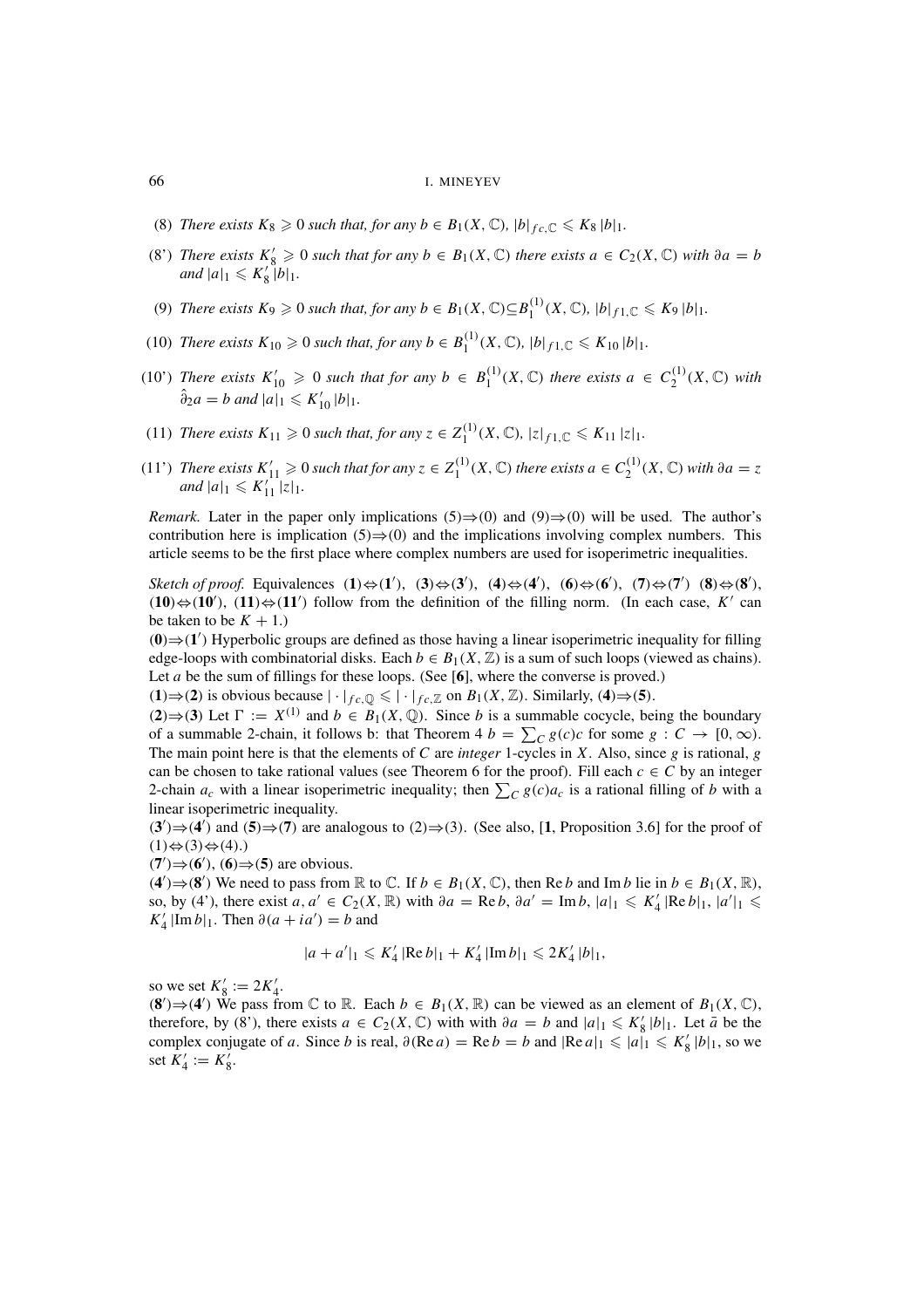$(5) \Leftrightarrow (9)$ ,  $(6') \Leftrightarrow (10')$ ,  $(7') \Leftrightarrow (11')$  These implications are similar to  $(4') \Leftrightarrow (8')$ .

We devote the rest of this section to the proof of the remaining implication  $(5) \Rightarrow (0)$ . It follows immediately from the following proposition (cf. [**3**, Proposition 5.4])

PROPOSITION 8 *Let G and X be as in the hypotheses of Theorem* 7 *and suppose G is not hyperbolic. Then there exist*  $C > 0$  *and a sequence of geodesic quadrilaterals* w *in*  $X^{(1)}$  *with* 

 $|w|_1 \to \infty$  *and*  $|w|_{f1,\mathbb{R}} \geqslant C(|w|_1)^2$ .

Here, abusing notation, we identify the quadrilateral  $w$  and the corresponding integral 1-chain.

*Proof.* We modify the techniques of [**2**], [**3**] which in turn used a modification of Ol'shanskii's method of layers [**12**].

Each 2-cell in *X* is a polygon whose sides are glued to edges in  $X^{(1)}$ . Let *M* be the maximal number of sides over all 2-cells in *X*. In particular, all combinatorial boundaries of 2-cells in *X* have diameter at most *M*, and also, for any 2-chain *a* in *X*,

$$
|\partial a|_1 \leqslant M|a|_1. \tag{4}
$$

If *G* is not hyperbolic, Ol'shanskii shows that there are arbitrarily *thick* geodesic quadrilaterals in  $X^{(1)}$ , and Gersten states more precisely that (see [3, Proposition 5.2] in which we make the substitution  $t = 8Mr$ ) there exist

- a sequence of integers *r* tending to infinity,
- a geodesic quadrilateral  $w = w(r)$  for each *r*,
- a (geodesic) side  $S$  in each  $w$ , and
- a subinterval  $[x, y] \subseteq S$  with the midpoint z

such that

- the length of  $[x, y]$  is  $4Mr$ ,
- the distance from  $z$  to the sides of  $w$  other than  $S$  is at least  $4Mr$ , and
- the perimeter of  $w$  is at most  $80Mr$ .

This last property implies that

$$
|w|_1 \leqslant 80Mr.\tag{5}
$$

Since the interval [*x*, *y*] does not intersect other sides of the quadrilateral,

$$
|w|_1 \geq 4Mr \to \infty \quad \text{as} \quad r \to \infty.
$$

For each positive integer  $k \leq r$ , let  $B_k$  be the simplicial ball of radius  $4Mk$  centred at *z*. If *a* is any summable chain with  $\partial a = w$ , denote by  $a_k$  the restriction of *a* to (the 2-cells of)  $B_k \setminus B_{k-1}$ (with  $a_k = 0$  outside). Let  $s_k$  and  $t_k$  be the two points on [x, y] which are at distance  $4Mk - 2M$ from *z* (see Fig. 1), and

$$
A_k := \{ v \in [x, y] \mid 4M(k - 1) \le d(z, v) \le 4Mk - 2M \},
$$
  
\n
$$
A'_k := \{ v \in [x, y] \mid 4Mk - 2M \le d(z, v) \le 4Mk \}.
$$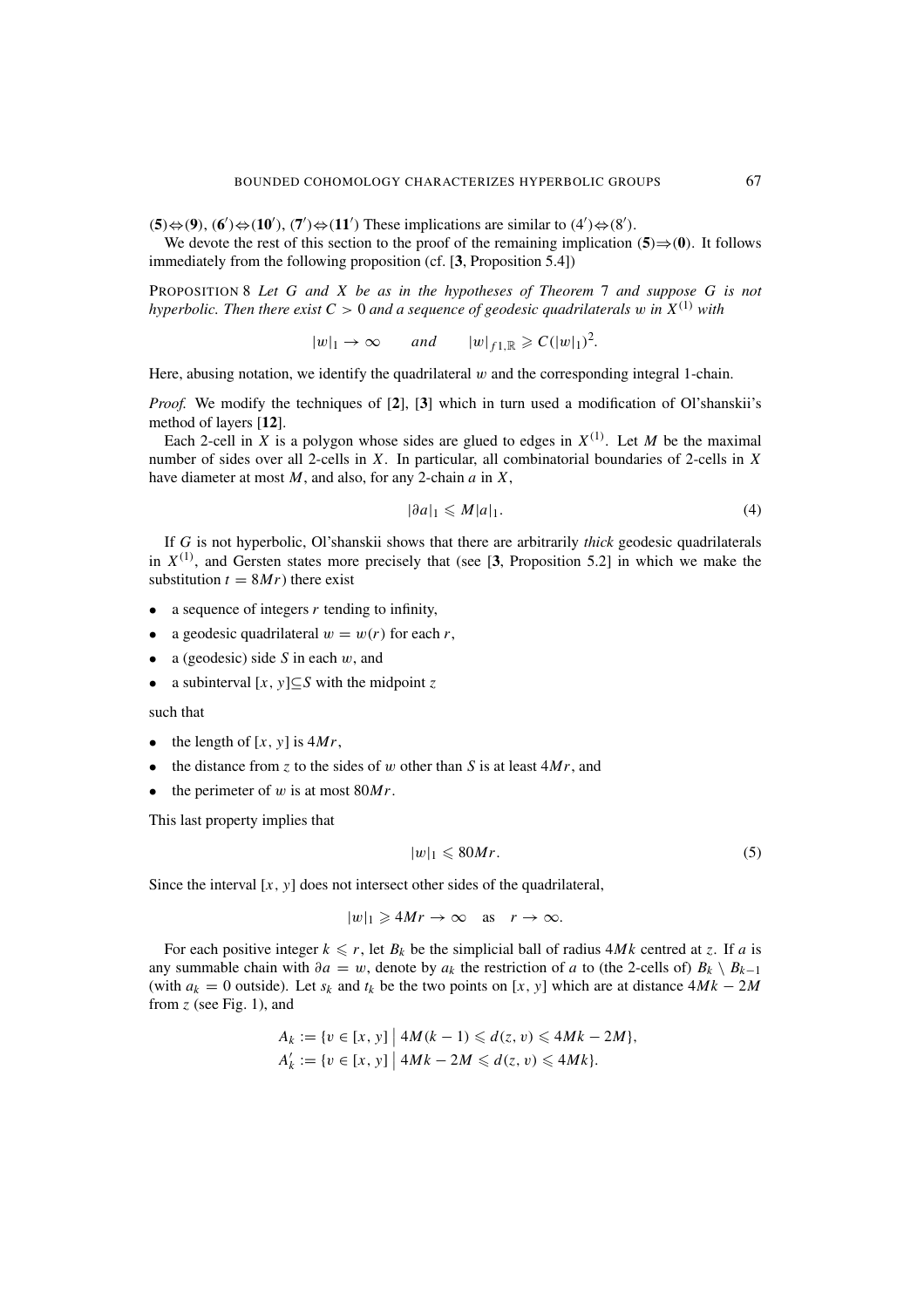



**Fig. 1** The filling *a* of *b*.

Here  $\partial a_k$  is a 1-cycle which takes the value 1 on the edges of [x, y] incident on  $s_k$  and  $t_k$  (since these edges are 'deep inside'  $B_k \setminus B_{k-1}$ . Also,  $\partial a_k$  splits as the sum of a 1-chain  $q_k$  supported in

$$
{M - neighborhood of B_{k-1}} \cup A_k
$$
,

and a 1-chain  $q'_k$  supported in

$$
{M
$$
 – neighbourhood of  $\overline{X \setminus B_k}$   $\cup$   $A'_k$ .

These two supports intersect only in  $T := \{s_k, t_k : 0 < k \leq r\}$ , and the above observation implies that

$$
\partial q_k = t_k - s_k \quad \text{and} \quad \partial q'_k = s_k - t_k. \tag{6}
$$

By Theorem 6, each  $q_k$  splits as a (finite) linear combination of  $T$ -paths

$$
q_k = \sum_i \alpha_i p_i
$$

such that

$$
\alpha_i \geq 0
$$
 and  $|q_k|_1 = \sum_i \alpha_i |p_i|_1$ .

Those *T*-paths  $p_j$  which have non-trivial boundary must be of length at least  $d(s_k, t_k) \ge 8Mk-4M$ , and (6) says that  $\sum_j \alpha_j \geq 1$ , so

$$
|q_k|_1 = \sum_i \alpha_i |p_i|_1 \geqslant \sum_j \alpha_j (8Mk - 4M) \geqslant 8Mk - 4M.
$$

The same holds for  $q'_k$ , hence

$$
|\partial a_k|_1 = |q_k|_1 + |q'_k|_1 \geqslant 2(8Mk - 4M) = 16Mk - 4M.
$$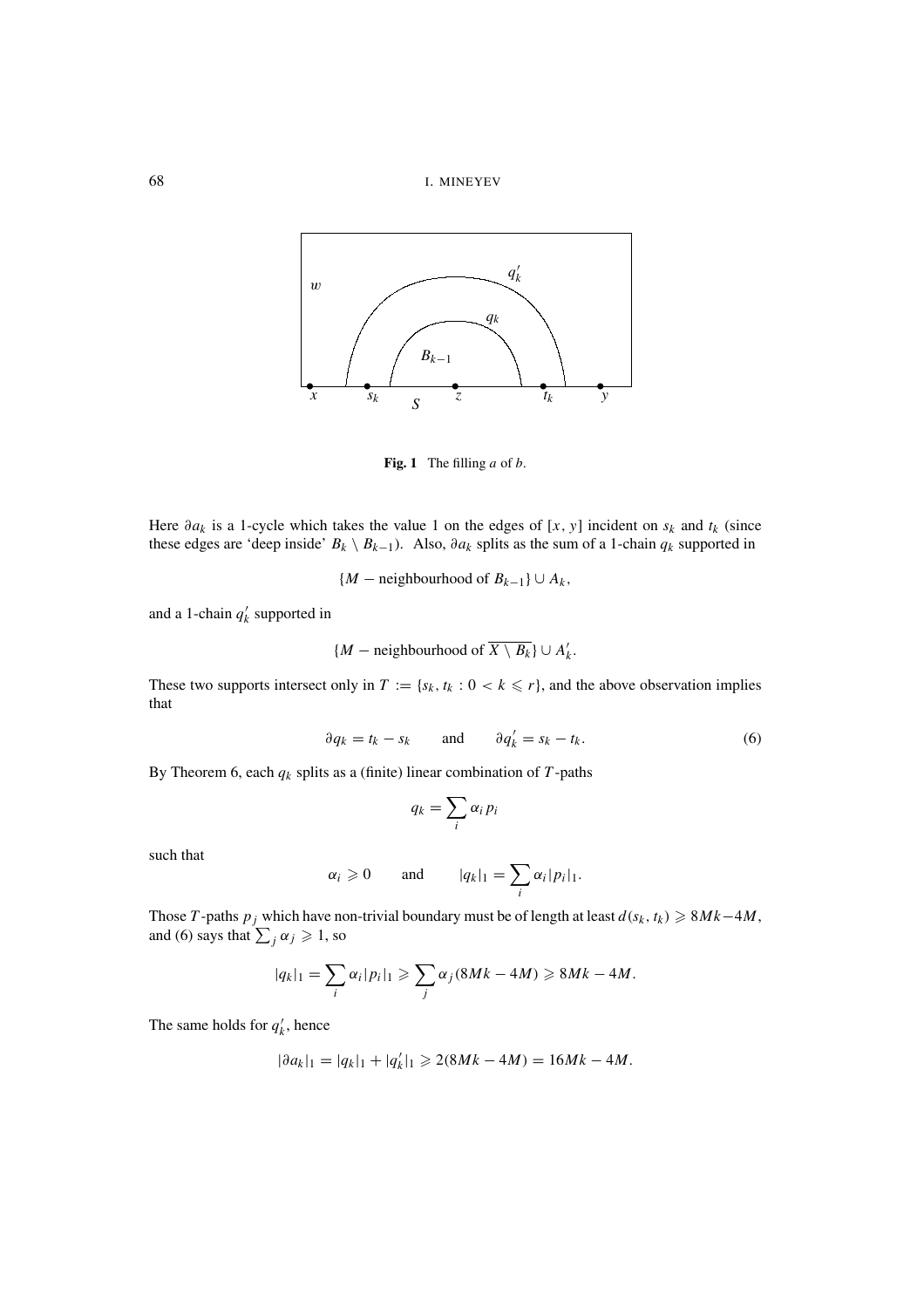By (4),

$$
|a_k|_1 \geqslant \frac{1}{M} |\partial a_k|_1 \geqslant 16k - 4,
$$

and since the chains *ak* have disjoint supports,

$$
|a|_1 \geqslant \sum_{k=1}^r |a_k|_1 \geqslant \sum_{k=1}^r (16k - 4) = 16 \frac{r(r+1)}{2} - 4r \geqslant 8r^2.
$$

Then, by  $(5)$ ,

$$
|a|_1 \geq 8\left(\frac{|w|_1}{80M}\right)^2 = \frac{1}{800M^2} \cdot (|w|_1)^2.
$$

Since this is true for any summable filling *a* of w, it follows that

$$
|w|_{f1,\mathbb{R}} \geqslant \frac{1}{800M^2} \cdot (|w|_1)^2,
$$

so we put  $C := \frac{1}{800 M^2}$ . Proposition 8 and Theorem 7 are proved.

# **5. The characterization**

In this section we characterize hyperbolic groups by bounded cohomology.

Let G be a finitely presentable group and let  $\mathcal{M}(G)$  be one of the following ten classes of modules.

- $M_1(G)$ , the class of *bounded*  $\mathbb{Q}G$ -modules. A  $\mathbb{Q}G$ -module is called *bounded* if it is normed as a vector space over  $\mathbb Q$  and  $G$  acts on it by linear operators of uniformly bounded norms.
- $M_2(G)$ , the class of *isometric* QG-modules. A QG-module is called *isometric* if it is bounded and, moreover, the *G*-action preserves its norm.
- $M_3(G)$ , analogously, the class of *bounded*  $\mathbb{R}G$ -modules.
- $M_4(G)$ , analogously, the class of *isometric*  $\mathbb{R}G$ -modules.
- $M_5(G)$ , analogously, the class of *bounded Banach*  $\mathbb{R}G$ -modules, that is, bounded  $\mathbb{R}G$ -modules which are Banach spaces with respect to their norms.
- M6(*G*), analogously, the class of *isometric Banach* R*G-modules*.
- $M_7(G)$ , the class of *bounded*  $\mathbb{C}G$ -modules.
- $M_8(G)$ , the class of *isometric*  $\mathbb{C}G$ -modules.
- M9(*G*), analogously, the class of *bounded Banach* C*G-modules*.
- $M_{10}(G)$ , the class of *isometric Banach* C*G-modules*.

Obviously,  $M_{10}(G)$ ⊆ $M(G)$ ⊆ $M_1(G)$  for each such  $M(G)$ . As promised in the introduction, Theorem 3 is stated more precisely as follows.

THEOREM 9 Let G be a finitely presentable group, and  $\mathcal{M}(G)$  one of the classes  $\mathcal{M}_1(G)$  to  $\mathcal{M}_{10}(G)$  described above. Then the following statements are equivalent.

(a) *G is hyperbolic.*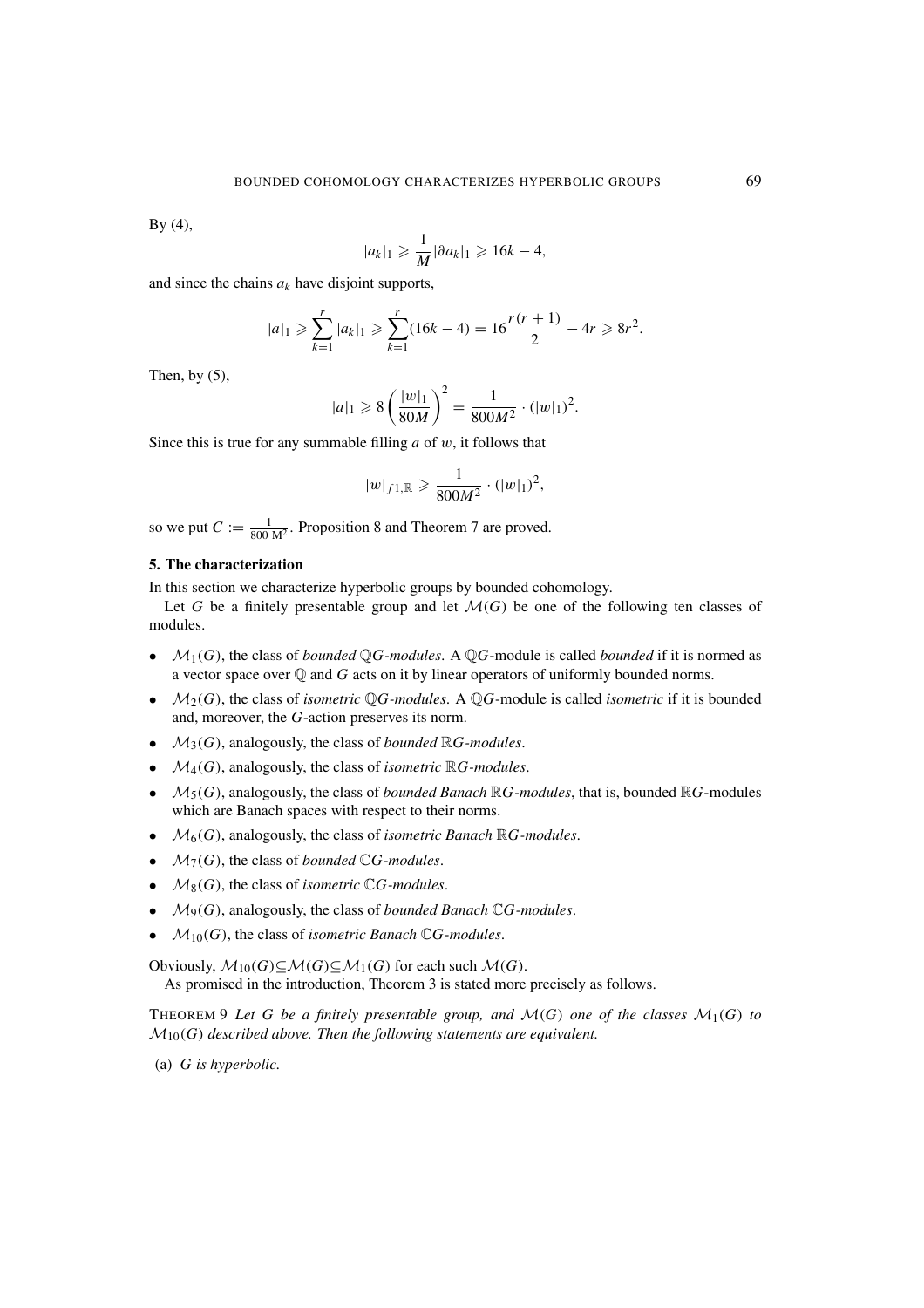- (b) *The map*  $H_b^2(G, V) \to H^2(G, V)$  *is surjective for any*  $V \in \mathcal{M}(G)$ *.*
- (c) *The map*  $H_b^i(G, V) \to H^i(G, V)$  *is surjective for any i*  $\geq 2$  *and any*  $V \in \mathcal{M}(G)$ *.*

*Proof.* (*a*)  $\Rightarrow$  (*c*) was shown in [9] for the largest class  $\mathcal{M}_1(G)$ . Property (*c*) for  $\mathcal{M}_1(G)$  implies the same property for each of the classes  $\mathcal{M}_1(G)$  to  $\mathcal{M}_{10}(G)$ . The implication  $(c) \Rightarrow (b)$  is obvious. It only remains to prove  $(b) \Rightarrow (a)$  for the class  $\mathcal{M}_{10}(G)$ . Below we present the proof of  $(b) \Rightarrow (a)$  for class  $M_6(G)$ , since real coefficients are often used. To show  $(b) \Rightarrow (a)$  for class  $M_{10}(G)$  the reader would just need to replace  $\mathbb R$  by  $\mathbb C$  everywhere.

### 5.1. *Proof of*  $(b) \Rightarrow (a)$  *for class*  $\mathcal{M}_6(G)$

Since *G* is finitely presentable, there exists a contractible cell complex *X* with a free cellular *G*action such that the induced action on the 2-skeleton of *X* is cocompact. We take *V* to be  $B_1^{(1)}(X,\mathbb{R})$ with the filling norm  $|\cdot|_{f_1,\mathbb{R}}$  which we denote for simplicity by  $|\cdot|_f$ . The vector space *V* is Banach as the quotient of the Banach space  $C_2^{(1)}(X, \mathbb{R})$  by the (closed) kernel of  $\hat{\partial}_2 : C_2^{(1)}(X, \mathbb{R}) \to$  $C_1^{(1)}(X,\mathbb{R})$ . In particular,  $V \in \mathcal{M}_6(G)$ .

Let  $Y$  be the geometric realization of the homogeneous bar-construction for  $G$ , that is,  $Y$  is the simplicial complex whose *k*-simplices are labelled by ordered  $(k + 1)$ -tuples  $[x_0, \ldots, x_k]$  of elements of the group *G*, and each simplex labeled  $[x_0, \ldots, \hat{x_i}, \ldots, x_k]$  is identified with the *i*th face of  $[x_0, \ldots, x_k]$ . The action of *G* on *Y* is diagonal:

$$
g \cdot [x_0, \ldots, x_k] := [g \cdot x_0, \ldots, g \cdot x_k].
$$

Let  $C_*^X$  and  $C_*^Y$  be the augmented chain complexes

$$
\ldots \longrightarrow C_2(X,\mathbb{R}) \stackrel{\partial_2}{\longrightarrow} C_1(X,\mathbb{R}) \stackrel{\partial_1}{\longrightarrow} C_0(X,\mathbb{R}) \stackrel{\epsilon}{\longrightarrow} \mathbb{R} \longrightarrow 0
$$

and

$$
\ldots \longrightarrow C_2(Y,\mathbb{R}) \stackrel{\partial_2}{\longrightarrow} C_1(Y,\mathbb{R}) \stackrel{\partial_1}{\longrightarrow} C_0(Y,\mathbb{R}) \stackrel{\epsilon}{\longrightarrow} \mathbb{R} \longrightarrow 0,
$$

respectively. Both *X* and *Y* are contractible, hence  $C_*^X$  and  $C_*^Y$  are acyclic. Both  $C_*^X$  and  $C_*^Y$  have free  $\mathbb{R}G$ -modules in each non-negative dimension. Also  $\mathcal{C}_i^X$  is finitely generated as an  $\mathbb{R}G$ -module for  $i = 0, 1, 2$ .

Obviously,  $C_*^X$  and  $C_*^Y$  coincide in the negative dimensions. By the standard uniqueness of resolutions property, there exist homotopy equivalences  $\varphi_* : C^Y_* \to C^X_*$  and  $\psi_* : C^X_* \to C^Y_*$ which are identities in dimension  $-1$ . It is important that  $\varphi_*$  and  $\psi_*$  are chain maps in the category of  $\mathbb{R}G$ -modules, in particular, for each *i*,  $\varphi_i$  and  $\psi_i$  are linear maps commuting with the *G*-action.

For the dual cochain complexes

$$
\mathcal{C}_X^i := C^*(X, V) = \text{Hom}_{\mathbb{R}G}(\mathcal{C}_i^Y, V) \quad \text{and} \quad \mathcal{C}_Y^i := C^*(Y, V) = \text{Hom}_{\mathbb{R}G}(\mathcal{C}_i^Y, V)
$$

and the dual maps

$$
\varphi^* : \mathcal{C}_X^* \to \mathcal{C}_Y^* \quad \text{and} \quad \psi^* : \mathcal{C}_Y^* \to \mathcal{C}_X^*,
$$

the cochain map  $\psi^* \circ \varphi^*$  is homotopic to the identity map, hence  $\psi^* \circ \varphi^*$  induces the identity map on cohomology  $H^*(G, V)$  in the positive dimensions.

The *universal cocycle* in  $C_X^2$  is the 2-cochain  $u: C_2^X \to V$  which coincides with the composition

$$
C_2(X,\mathbb{R}) \stackrel{\partial_2}{\longrightarrow} B_1(X,\mathbb{R}) \hookrightarrow B_1^{(1)}(X,\mathbb{R}).
$$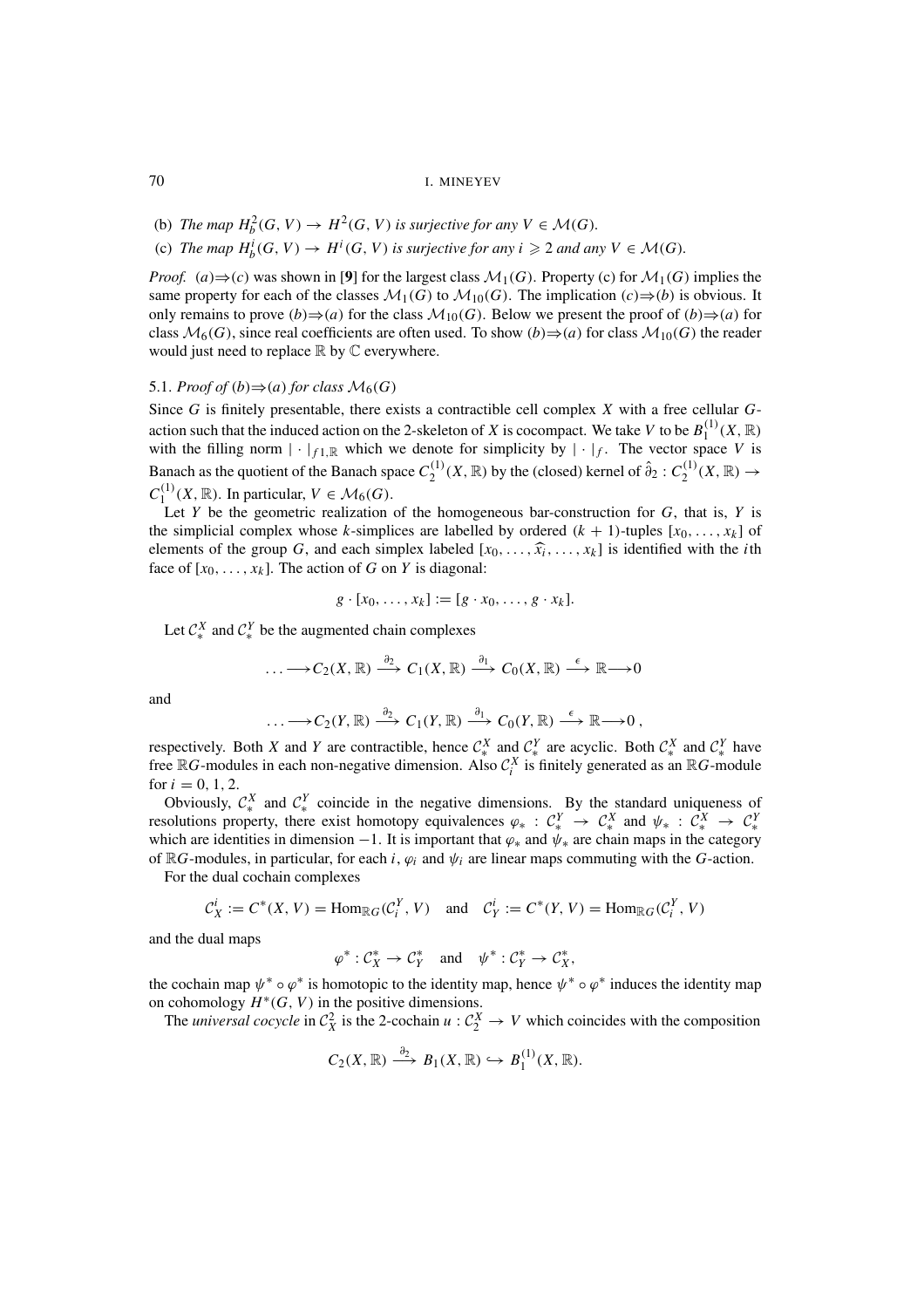One checks that *u* is indeed a cocycle. By the above observations,

$$
u = (\psi^2 \circ \varphi^2)(u) + \delta v \tag{7}
$$

for some 1-cochain  $v: \mathcal{C}_1^X \to V$ .

Since  $\varphi^2(u)$  is a cocycle in  $C_Y^2$  and the map  $H_b^2(G, V) \to H^2(G, V)$  is surjective by the assumption,

$$
\varphi^2(u) = u' + \delta v'
$$
\n(8)

for a 1-cochain  $v' \in C_Y^1$  and a *bounded* 2-cocycle  $u' \in C_Y^2$ , that is,

$$
|u'|_{\infty} < \infty. \tag{9}
$$

The above information is demonstrated by the diagrams

$$
a, b \in \mathcal{C}_{*}^{X} = C_{*}(X, \mathbb{R}) \qquad u, v \in \mathcal{C}_{X}^{*} = C^{*}(X, V)
$$
  
\n
$$
\downarrow_{\mathcal{V}_{*}}^{\mathcal{V}_{*}} = C_{*}(Y, \mathbb{R}) \qquad \text{and} \qquad \downarrow_{\mathcal{V}'}^{\mathcal{V} \doteq \mathcal{V}_{*}^{\mathcal{V}}} \qquad = C^{*}(Y, V).
$$

We also have the standard pairings  $\langle \cdot, \cdot \rangle : C_X^i \oplus C_i^X \to V$  and  $\langle \cdot, \cdot \rangle : C_Y^i \oplus C_i^Y \to V$ .

Fix any vertex *y* in *Y* (that is,  $y \in G$ ). For each 1-chain  $b = \sum_{y_0, y_1 \in G} \beta_{[y_0, y_1]}[y_0, y_1]$  in *Y*, the *cone* over *b* with vertex *y* is the 2-chain

$$
[y, b] := \sum_{y_0, y_1 \in G} \beta_{[y_0, y_1]}[y, y_0, y_1].
$$

If *b* happens to be a cycle, then  $\partial[y, b] = b$ . Obviously,

$$
\Big| [y, b] \Big|_1 = |b|_1.
$$

In other words,  $[y, b]$  is a filling of *b* in *Y*, and the above formula says that these fillings satisfy a linear isoperimetric inequality in *Y* . We want the same property in *X* to show hyperbolicity, so we will use the maps  $\varphi^*$  and  $\psi^*$  to 'transfer' the linear isoperimetric inequality from *Y* to *X* using the fact that the universal cocycle is cohomologous to a bounded cocycle.

Note also that if  $\alpha$  is a cocycle in  $C_Y^i$  and  $c \in C_Y^Y$ , then  $c - [y, \partial c]$  is a cycle, hence a boundary, so  $\langle \alpha, c - [y, \partial c] \rangle = 0$  and

$$
\langle \alpha, c \rangle = \langle \alpha, [y, \partial c] \rangle. \tag{10}
$$

Now with the above setup we can finish the proof of Theorem 9. Pick any 1-boundary  $b \in$ *B*<sub>1</sub>(*X*, ℝ) and any 2-chain *a* with ∂*a* = *b*. We will show that  $|b|_f \le K|b|_1$  for some uniform constant *K*, therefore *G* will be hyperbolic by implication  $(5) \Rightarrow (0)$  in Theorem 7. (By implication  $(9) \Rightarrow (0)$  in case of complex coefficients.)

By equality (7),

$$
b = \partial a = \langle u, a \rangle = \langle (\psi^2 \circ \varphi^2)(u) + \delta v, a \rangle = \langle (\psi^2 \circ \varphi^2)(u), a \rangle + \langle v, b \rangle.
$$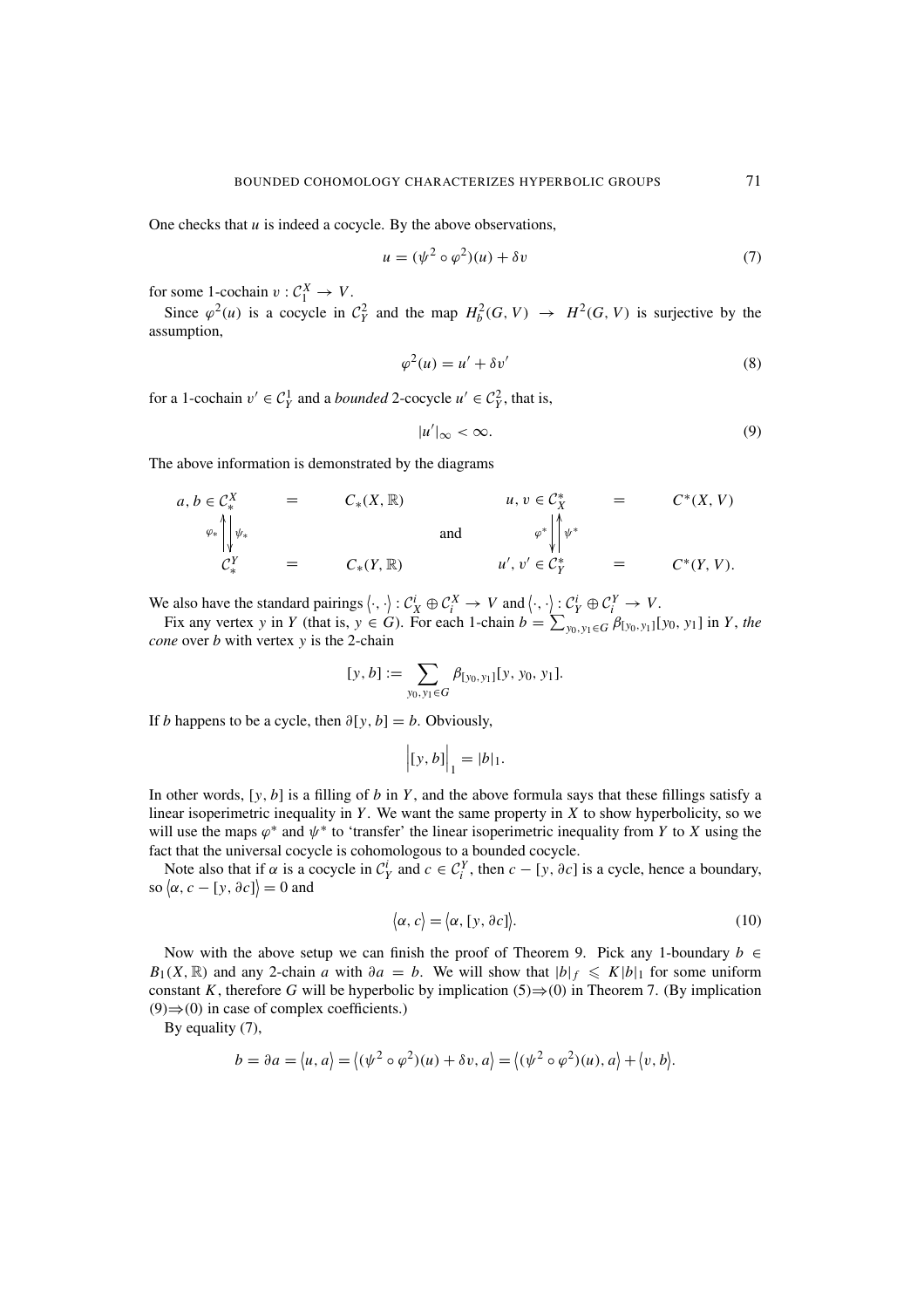72 I. MINEYEV

Since  $\varphi^2(u)$  is a cocycle, and using (10) and (8),

$$
\langle (\psi^2 \circ \varphi^2)(u), a \rangle = \langle \varphi^2(u), \psi_2(a) \rangle = \langle \varphi^2(u), [y, \vartheta(\psi_2(a))] \rangle
$$
  
=  $\langle \varphi^2(u), [y, \psi_1(b)] \rangle = \langle u' + \vartheta v', [y, \psi_1(b)] \rangle = \langle u', [y, \psi_1(b)] \rangle + \langle v', \vartheta[y, \psi_1(b)] \rangle$   
=  $\langle u', [y, \psi_1(b)] \rangle + \langle v', \psi_1(b) \rangle = \langle u', [y, \psi_1(b)] \rangle + \langle \psi^1(v'), b \rangle.$ 

So, combining the above two formulae,

$$
b = \langle u', [y, \psi_1(b)] \rangle + \langle \psi^1(v') + v, b \rangle,
$$
  
\n
$$
|b|_f \le \langle u', [y, \psi_1(b)] \rangle + \langle \psi^1(v') + v, b \rangle|_f
$$
  
\n
$$
\le |u'|_{\infty} \cdot |[y, \psi_1(b)]|_1 + |\psi^1(v') + v|_{\infty} \cdot |b|_1
$$
  
\n
$$
= |u'|_{\infty} \cdot |\psi_1(b)|_1 + |\psi^1(v') + v|_{\infty} \cdot |b|_1
$$
  
\n
$$
\le (|u'|_{\infty} \cdot |\psi_1|_{\infty} + |\psi^1(v') + v|_{\infty}) \cdot |b|_1.
$$

This will give the desired linear isoperimetric inequality once we prove that all the norms in the parentheses are finite.

The cochain *u* is bounded by definition (by a constant depending only on the choice of *G* and *X*, see (9)). The maps  $\psi_1 : C_1^X \to C_1^Y$  and  $\psi^1(v') + v : C_1^X \to V$  are both linear maps commuting with the *G*-action. Their boundedness (by constants depending only on *G* and *X*) is immediate from the following simple observation which deserves the status of a lemma.

LEMMA 10 Let  $(W, |\cdot|_1)$  and  $(W', |\cdot|)$  be two normed vector spaces over  $\mathbb R$ , where  $|\cdot|_1$  is the  $\ell_1$ -norm on W with respect to some basis. Suppose a group G acts on both W and W' such that

- *on W it permutes the basis so that there are only finitely many orbits of basis elements, and*
- *on*  $W'$  *it preserves the norm*  $|\cdot|$ *.*

*Then, if*  $f : W \to W'$  *is a linear map commuting with the G-action, then*  $f$  *is bounded, that is,*  $|f|_{\infty} < \infty$ .

*Proof.* If  $w_1$  and  $w_2$  are two basis elements of *W* in the same *G*-orbit, that is,  $w_1 = g \cdot w_2$ , then

$$
|f(w_1)| = |f(g \cdot w_2)| = |g \cdot f(w_2)| = |f(w_2)|.
$$

Since there are only finitely many *G*-orbits of basis elements in *W*,  $|f(\cdot)|$  takes only finitely many values on the basis elements, hence  $|f|_{\infty} < \infty$ . This proves Lemma 10 and Theorem 9.

#### **Acknowledgements**

The author thanks Steve Gersten and Vladimir Troitsky for helpful discussions, and very much appreciates the hospitality of the University of Melbourne and the Max-Planck-Institut für Mathematik in Bonn in 1998–99.